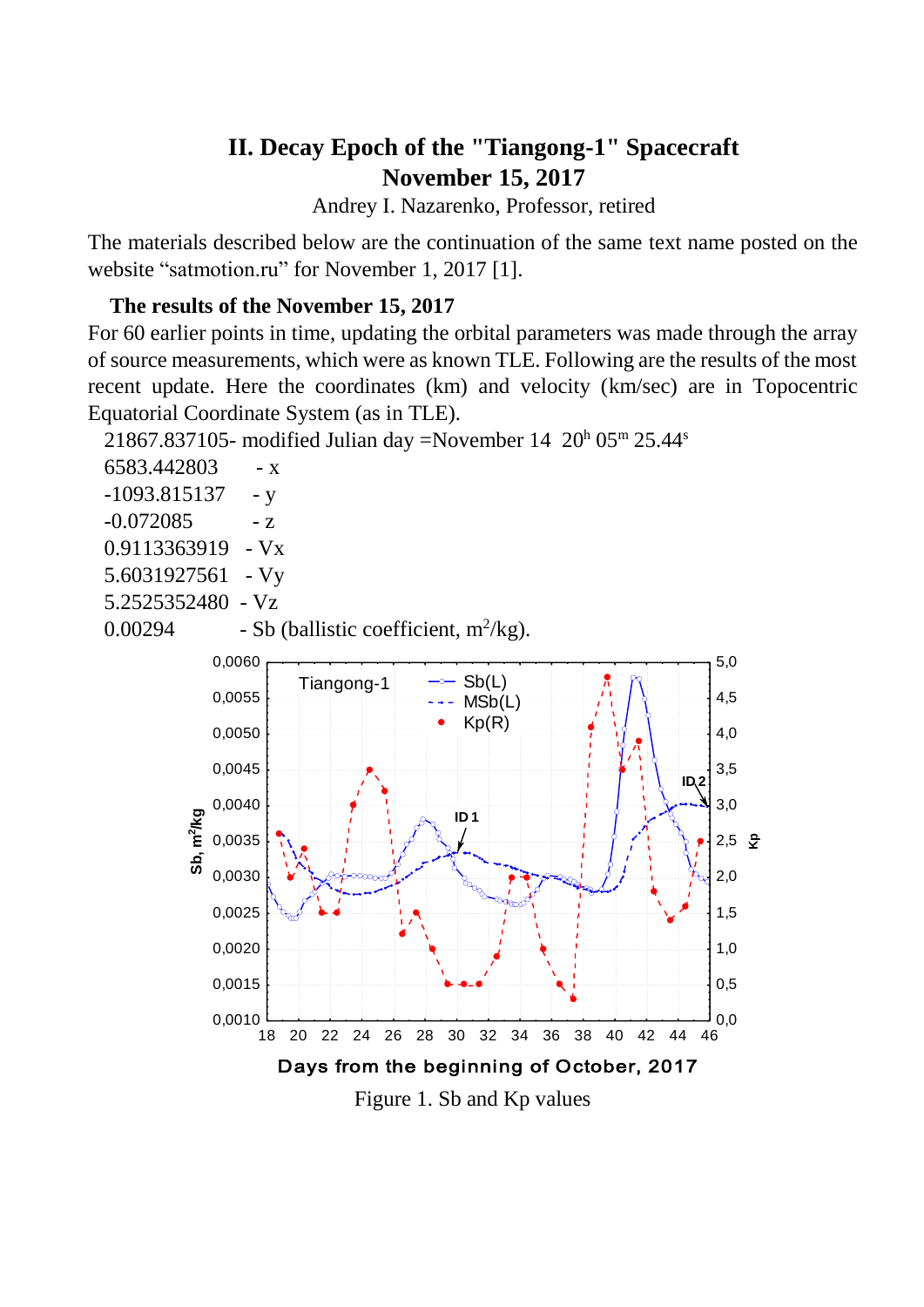Figure 1 presents the assessment of ballistic coefficient and subscript geomagnetic perturbation (Kp) for all points in time updating the orbital parameters.

Values of ballistic coefficient (Sb) vary in the range from  $0.0026$  to  $0.0058$  m<sup>2</sup>/kg, i.e. 2.2 times. These assessments play an important role, as used as initial data for calculating burn up SC in the atmosphere. The most powerful variation of inhibition was observed in the time interval from November 9 to 13. Red dotted line marked by the average assessment of Sb at some previous time interval (moving average). They are used when generating initial data for prediction.

Comparison of assessments of Sb with geomagnetic perturbation index shows that the above strong variation of braking are the consequence of geomagnetic storms on November 9-13, which led to additional heating up of the atmosphere and the corresponding increase in its density. The last smoothed ballistic coefficient value  $(0.00399 \text{ m}^2/\text{kg})$  was used as a constant value in the prediction of the SC motion until his entering the dense layers of the atmosphere. Relevant results prediction for these initial data (ID 2) are shown in Figure 2. When this scatter plot is prepared, the time step of 10 minutes was used. That is why the figure has a peculiar appearance.



Figure 2. Altitude values as time goes on

#### **Reentry Information.**

**Tianging-1 is predicted to reenter in 2018, March 02 ±10 days.**